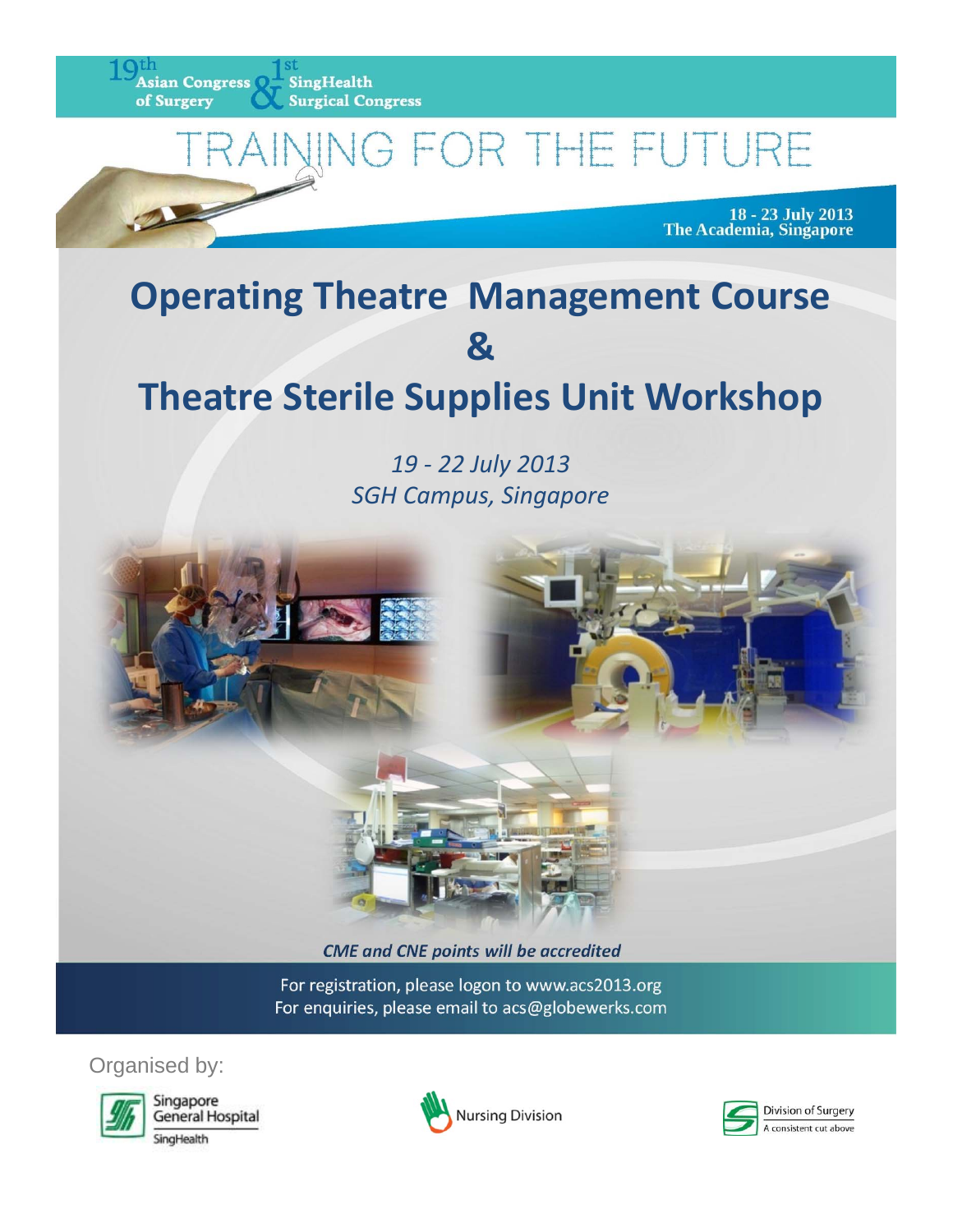### **Operating Theatre Management Course & Theatre Sterile Supplies Unit Workshop**<br>Synopsis: A look at the management of the **complete suite** of OT services, from the Major Operating Theatre

*Complex to the processing of surgical instruments in TSSU*

| Day 1: 19 July 2013 (Lecture) |                                                                                      |
|-------------------------------|--------------------------------------------------------------------------------------|
| <b>Time</b>                   | <b>Topics</b>                                                                        |
| 8am                           | Registration                                                                         |
| 8.30am                        | <b>Welcome Speech</b>                                                                |
| 8.35am                        | Opening Address by Director Nursing & Presentation of token to DN by Course Director |
| 8.45am                        | Peri-Operative Management Evolution                                                  |
| 9.25am                        | <b>Resource Management</b>                                                           |
| 10.05am                       | Q & A and Presentation of tokes to Speakers                                          |
| 10.15am                       | Tea Break                                                                            |
| 10.30am                       | <b>Quality Management</b>                                                            |
| 11.10am                       | Training and Staff Development                                                       |
| 11.25am                       | Managing Technology Advances                                                         |
| 12.05pm                       | Q &A and Presentation of tokens to Speakers                                          |
| 12.15pm                       | lLunch                                                                               |
| 1pm                           | Registration                                                                         |
| 1.30 <sub>pm</sub>            | Overview of Theatre Sterile Supplies Unit                                            |
| 2.10 <sub>pm</sub>            | <b>Sterilisation: Quality Assurance</b>                                              |
| 2.30pm                        | Managing a Sterile Supplies Unit                                                     |
| 3.10pm                        | Q&A and Presentation of tokens to Speakers                                           |
| 3.20pm                        | <b>Tea Break</b>                                                                     |
| 3.35pm                        | Leveraging on I.T. User Perspective                                                  |
| 4.05pm                        | Q&A and Presentation of tokens to Speakers                                           |
| 4.15pm                        | Presentation of Certificates to participants                                         |
| 4.45pm                        | Closing Address by Course Director                                                   |
| 5pm                           | <b>End of Session</b>                                                                |

| Day 2: 20 July 2013 (Surgical Congress + Facility Tour of Major Operating Theatre Complex + TSSU) |                                                            |
|---------------------------------------------------------------------------------------------------|------------------------------------------------------------|
| Time                                                                                              | <b>Topics</b>                                              |
| 8.30am-5pm                                                                                        | <b>Surgical Congress</b>                                   |
| 2pm                                                                                               | <b>Facility Tour to SGH Major Operating Theatre / TSSU</b> |
| 4pm                                                                                               | <b>End of session</b>                                      |

| Day 3: 21 July 2013 (Surgical Congress) |                          |
|-----------------------------------------|--------------------------|
| $8.30$ am- $5$ pm                       | <b>Surgical Congress</b> |

| Day 4: 22 July 2013 (*Clinical Observation) |                                   |
|---------------------------------------------|-----------------------------------|
| <b>Time</b>                                 | <b>Topics</b>                     |
| 7.30am                                      | Registration                      |
| 8.30am                                      | Clinical Observation (MOT / TSSU) |
| 10am                                        | <b>Tea Break</b>                  |
| 10.15am                                     | Clinical Observation (MOT / TSSU) |
| 11.30am                                     | lLunch                            |
| 1pm                                         | Clinical Observation (TSSU / MOT) |
| 4pm                                         | <b>Closing</b>                    |

#### **\*NOTE**:

Participants can choose 2 out of the following specialties for clinical observation:

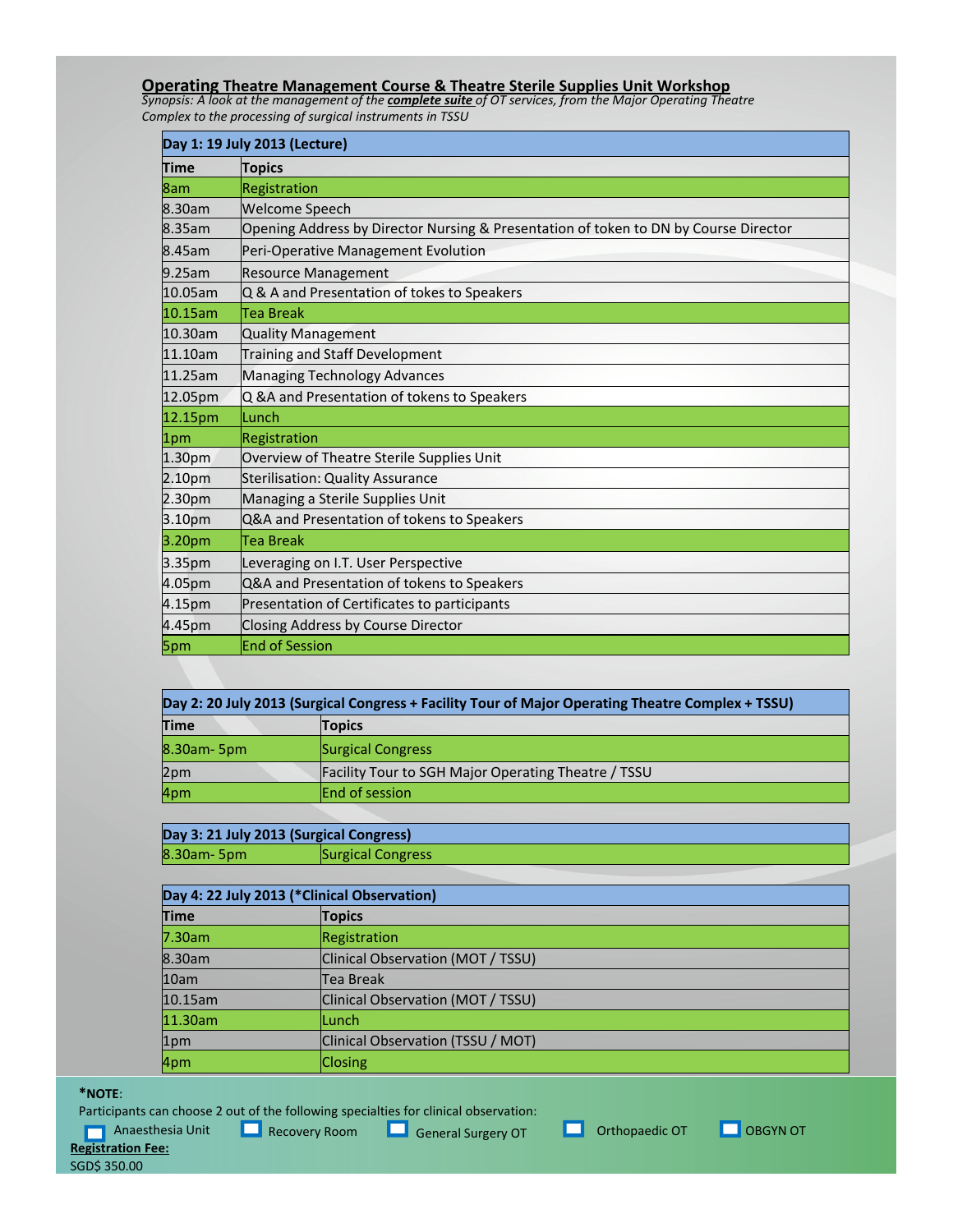#### **Operating Theatre Management Course**

*Synopsis: A overview of the management of the suite of services from the Major Operating Theatre Complex*

| Day 1: 19 July 2013 (Lecture) |                                                                                          |
|-------------------------------|------------------------------------------------------------------------------------------|
| Time                          | <b>Topics</b>                                                                            |
| 8am                           | Registration                                                                             |
| 8.30am                        | Welcome Speech                                                                           |
| 8.35am                        | Opening Address by Director Nursing & Presentation of token to DN by Course Director     |
| 8.45am                        | Peri-Operative Management Evolution                                                      |
| 9.25am                        | <b>Resource Management</b>                                                               |
| 10.05am                       | Q & A and Presentation of tokes to Speakers                                              |
| $10.15$ am                    | Tea Break                                                                                |
| 10.30am                       | <b>Quality Management</b>                                                                |
| 11.10am                       | Training and Staff Development                                                           |
| 11.25am                       | Managing Technology Advances                                                             |
| 12.05pm                       | Q &A and Presentation of tokens to Speakers & Certificates for OT Management Course only |
| 12.15pm                       | ILunch                                                                                   |
| 1pm                           | <b>End of Session</b>                                                                    |

| Day 2: 20 July 2013 (Surgical Congress + Facility Tour of Major Operating Theatre Complex + TSSU) |                                                            |
|---------------------------------------------------------------------------------------------------|------------------------------------------------------------|
| <b>Time</b>                                                                                       | <b>Topics</b>                                              |
| 8.30am- 5pm                                                                                       | <b>Surgical Congress</b>                                   |
| 2pm                                                                                               | <b>Facility Tour to SGH Major Operating Theatre / TSSU</b> |
| 4pm                                                                                               | <b>End of session</b>                                      |

**Day 3: 21 July 2013 (Surgical Congress)** 8.30am- 5pm Surgical Congress

| Day 4: 22 July 2013 (*Clinical Observation in Major OT) |                            |
|---------------------------------------------------------|----------------------------|
| <b>Time</b>                                             | <b>Topics</b>              |
| 7.30am                                                  | Registration               |
| 8.30am                                                  | Clinical Observation (MOT) |
| 10am                                                    | <b>Tea Break</b>           |
| 10.15am                                                 | Clinical Observation (MOT) |
| 11.30am                                                 | lLunch                     |
| 1pm                                                     | Clinical Observation (MOT) |
| 4pm                                                     | <b>Closing</b>             |

#### **\*NOTE**:

Participants can choose 2 out of the following specialties for clinical observation:

**Anaesthesia Unit** Recovery Room **General Surgery OT CORD OT CORGYN OT** 

#### **Registration Fee:**

SGD\$ 300.00